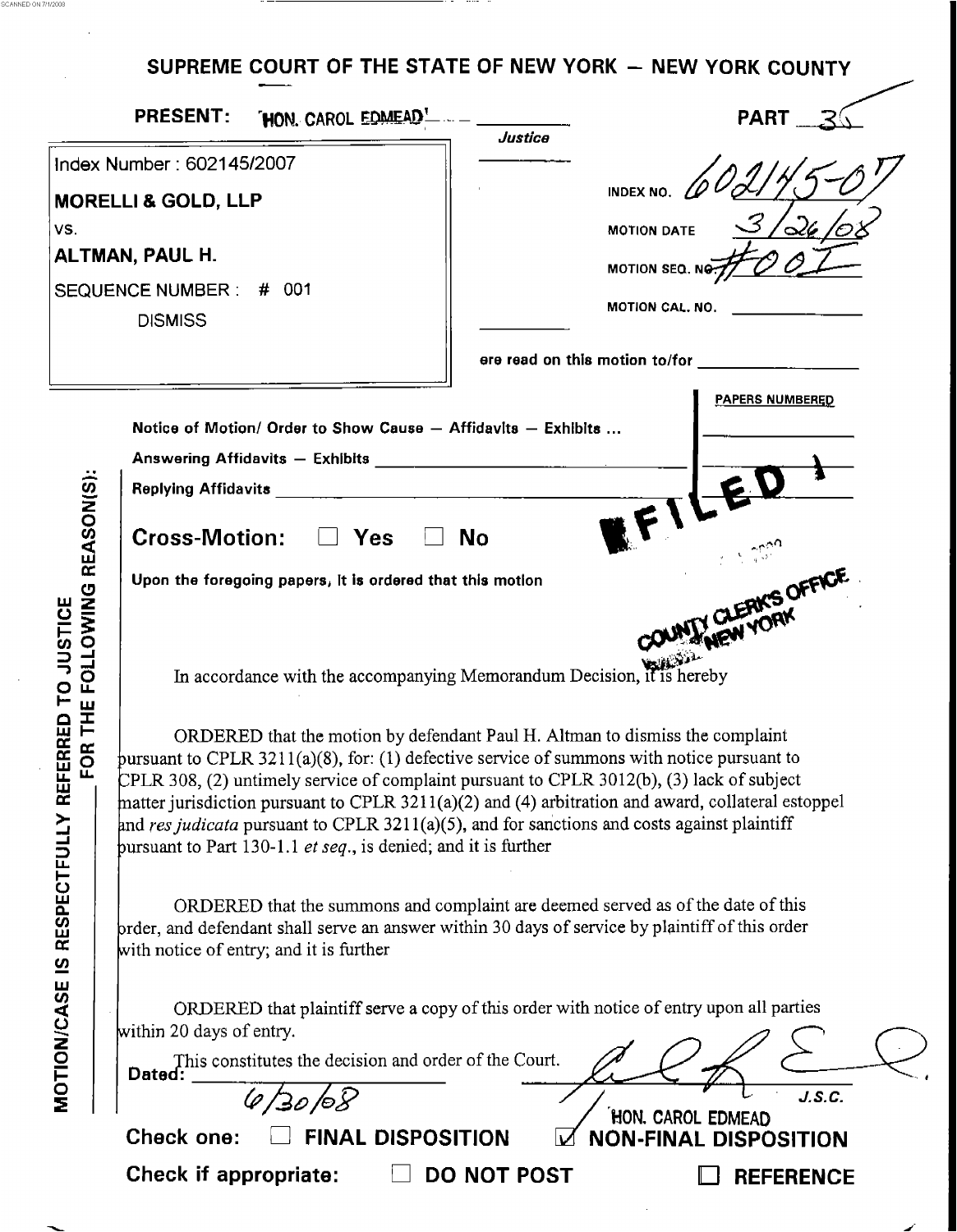# SUPREME COURT OF THE STATE OF NEW YORK COUNTY OF NEW YORK: PART 35

## MORELLI & GOLD, LLP.

Plaintiff,

Index No. 602145/07

-against-

DECISION/ORDER

PAUL H. ALTMAN,

Defendant.

. . . . . . . . . . . . . . . . X HON. CAROL ROBINSON EDMEAD, J.S.C.

## MEMORANDUM DECISION

In this action to recover legal fees, defendant, Paul H. Altman ("Altman"), moves preanswer, for an order dismissing the complaint of Morelli & Gold, LLP ("the LLP") pursuant to CPLR 3211(a)(8), for: (1) defective service of summons with notice pursuant to CPLR 308, (2) untimely service of complaint pursuant to CPLR 301 2(b), (3) **lack** of subject matter jurisdiction pursuant to CPLR 3211(a)(2) and (4) arbitration and award, collateral estoppel and *res judicata* pursuant to CPLR 3211(a)(5). Altman also seeks an order sanctioning LLP and awarding costs EFILE pursuant to Part 130-1.1 *et* sey. for pursuing a frivolous complaint.

#### Factual Background

JUL 0 1 2008

In or about April 2002, Altman and Richard Gold, a Partner of the LLP ("Mr. Gold entered into a written agreement (the "Representation Agreement") to perform legal CW connection with matters relating to Altman's son and his son's mother (the "underlying action"). The LLP represented Altman from April 2002 until February 2006.

At the conclusion of the LLP's representation, Altman refused *to* pay the balance of the LLP's legal fees. Altman then submitted the fee dispute to the Fee Dispute Resolution Program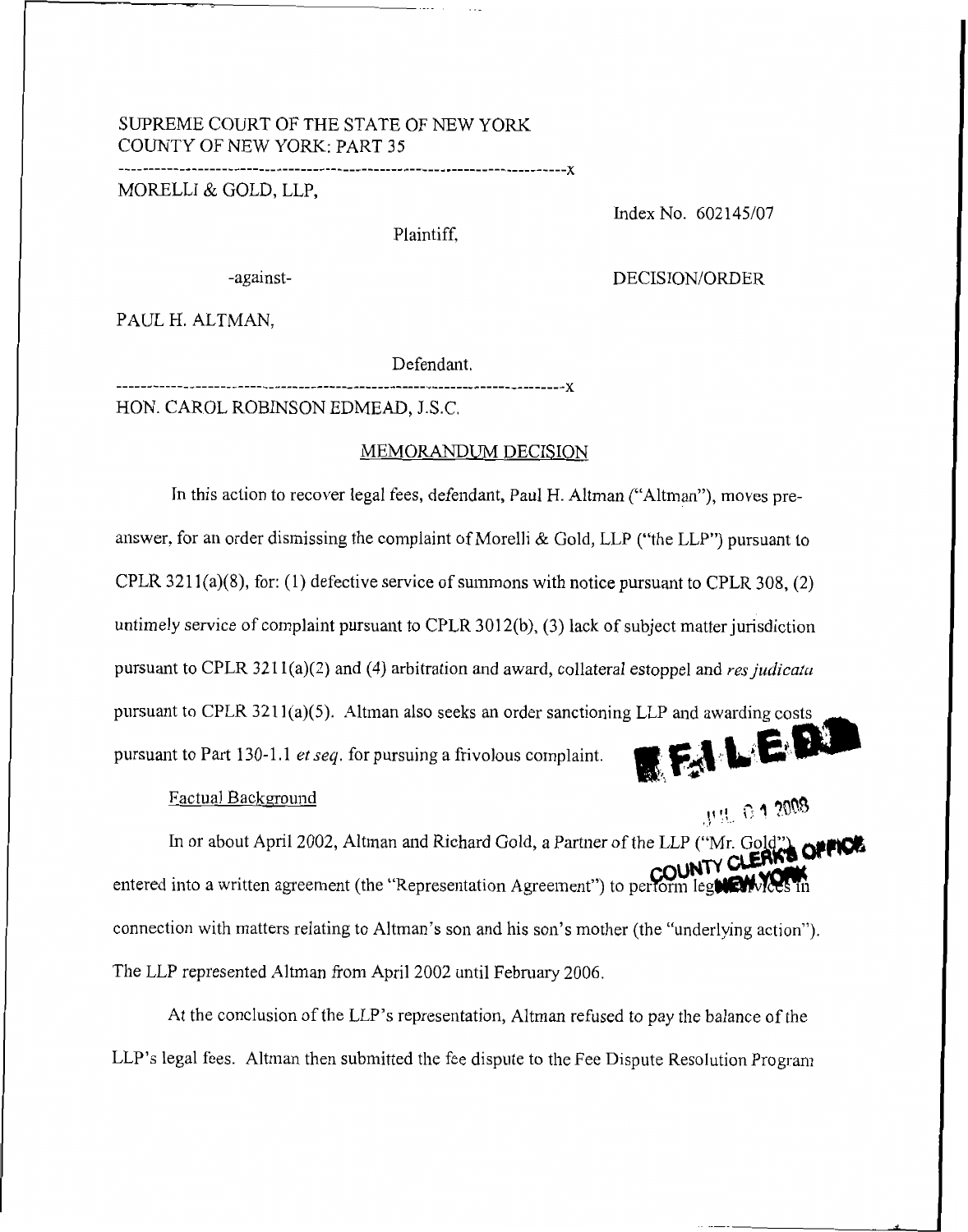("FDRP").<sup>1</sup> After a hearing, the arbitrators determined that the LLP was entitled to a portion of the legal fees claimed, and in light of the payments previously paid by Altman, directed the LLP to refund Altman \$4,943.09 (the "Arbitration Award"). Unsatisfied with the Arbitration Award, the LLP commenced the instant action for a *"trial de novo."* 

Thereafter, Altman filed a complaint with the Departmental Disciplinary Committee of the Supreme Court of New York ("Disciplinary Committee" or "DDC") against Mr. Gold. In his disciplinary complaint, Altman alleged that the LLP's invoices were not properly itemized, submissions to the court were either improper or insufficient, and Mr. Gold misrepresented the status of the proceedings and his knowledge of faniily court procedural law.

## *Altman's Motion to Dismiss*

Altman argues that service of the summons with notice was defective. The sunimons with notice was stapled to a telephone pole in front of his apartment building. Altman claims that service should be made by "affixing the summons to the door of... the actual dwelling place or usual place of abode and mailed." Since none of these requirements were complied with, Altman did not receive proper notice.

Altman also argues that service of the complaint was untimely. Altman served the LLP with a notice of appearance and demand for complaint on or about September 25, 2007. According to Altman, the LLP was required to serve the complaint within twenty days after service of the demand. However, the LLP served the complaint in or around January 10, 2008,

 $1$ To streamline the resolution of fee disputes between lawyers and their clients, the Courts created a nundatory Fee Dispute Resolutioii Program under Part 137 of Title 22 of the Official Coinpilation of Codes, **Rules**  and Regulations of the State of New **York ("Pait** 137"). *(See* **22** NYCRR Pait 137 (effective January 1, 2002); (see **~ZJO** *Borgus v. Mmimetti,* 7 Misc.3d 1003(A), 801 N.Y.S.2d 230, Rochester City Ct,[2005]).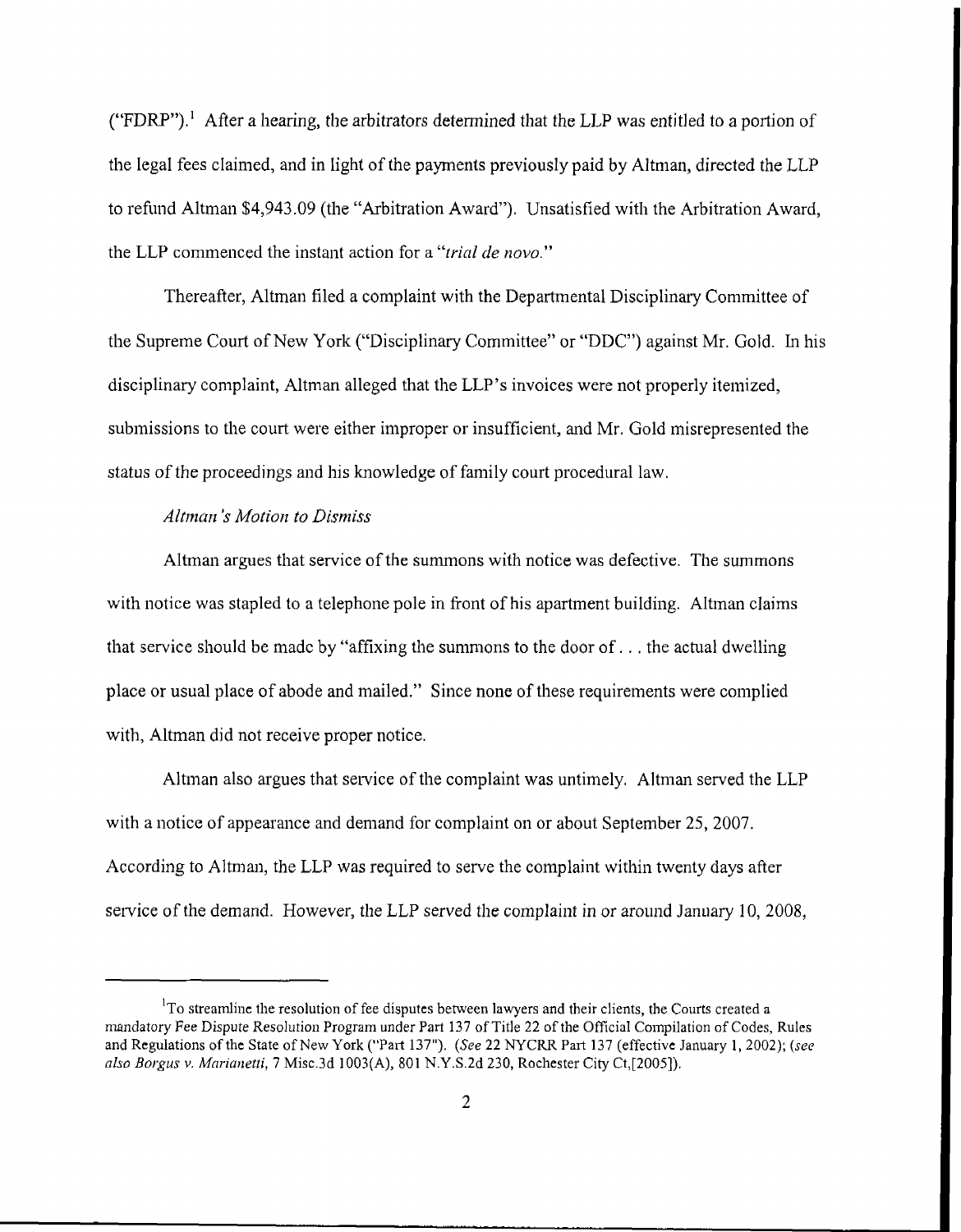"some 87 days" late. In addition, the complaint was mailed to the wrong address. Altman's demand directed that the complaint be served at his home address in Sarasota, Florida. However, the LLP mailed the complaint to Altman's post office box, even though it was aware that Altman "rarely checks that address for mail."

Altman further argues that notwithstanding the procedural deficiencies, this action should be dismissed because the complaint is barred on the grounds of *res judicata*, collateral estoppel, arbitration and award, and as a result, the Supreme Court lacks jurisdiction in this matter.

The legal fee dispute raised in this action has already been litigated in binding arbitration and determined by the arbitrators.

Altman also points out that the LLP waived the right to a *trial de novo* pursuant to the arbitration clause of the Representation Agreement ("Arbitration Clause"). The Arbitration Clause provides in pertinent part:

> . . . in the event that a dispute arises between us concerning our attorneys' fees and expenses, you have an absolute right to have those disputes resolved through arbitration which will be binding upon both our firm and yourself.

Even if the LLP had the right to "*de novo*" review, the LLP failed to properly commence this action within the time prescribed by law in that the service of the summons with notice is still defective.

Finally, Allman contends that the LLP should be sanctioned in light of the frivolous complaint.

#### *The LLP* **'s** *Opposition*

The LLP claims that according to the affidavit of the process server, after making several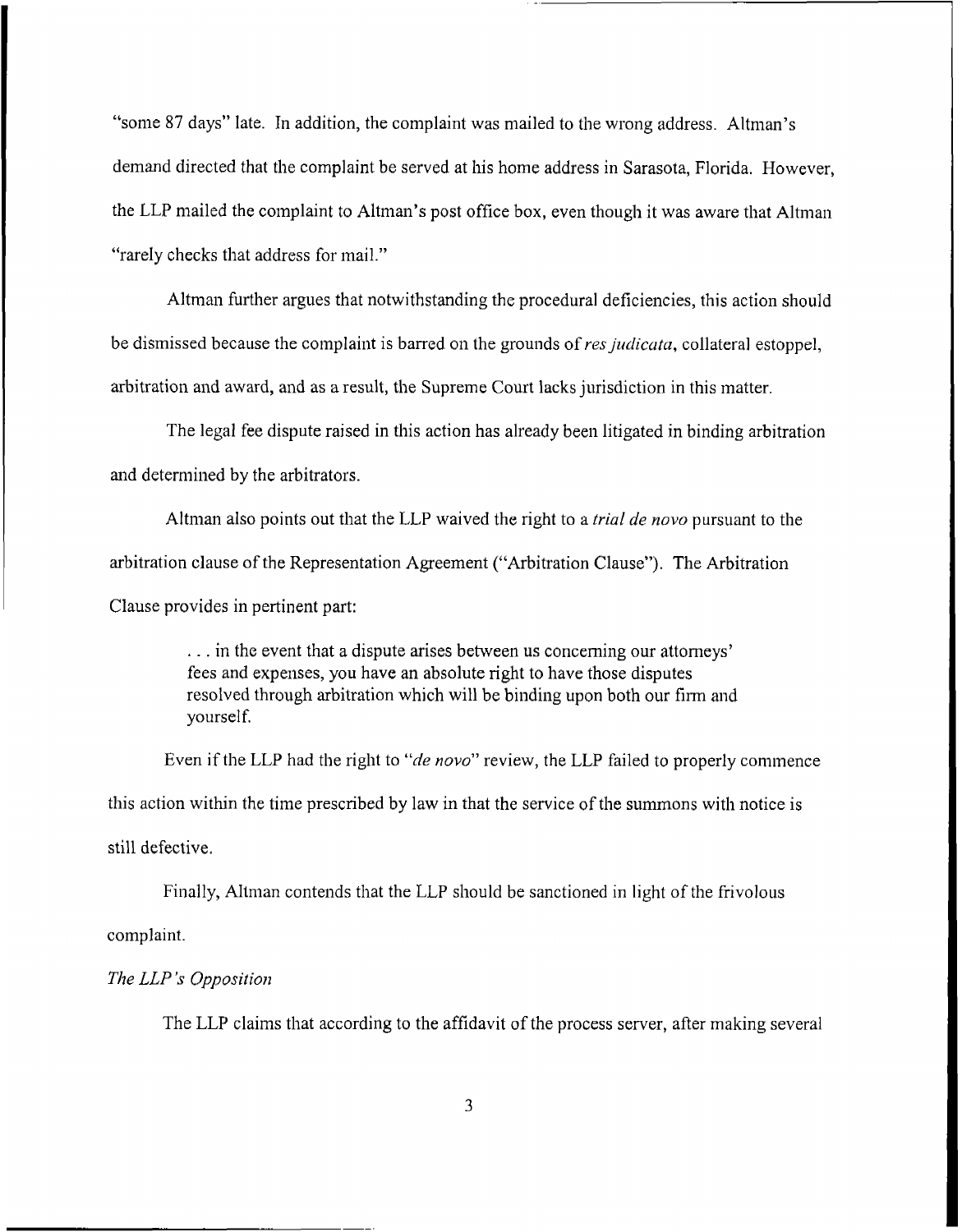unsuccessful attempts to serve Altman, the summons with notice was affixed to the door of Altman's "dwelling house." Altman does not deny receiving the process server's mailing.

The LLP also contends that it delayed the service and filing of the complaint until the Disciplinary Committee's disciplinary investigation was completed. Thus, the LLP's delay should be excused and Altman should be directed to answer the complaint. Further, dismissal for untimely service of a complaint, requires that Altman first reject the complaint upon service, and here Altman did not reject or return the LLP's complaint. In any event, if service is found to be defective, the LLP should be permitted an extension of time to effectuate service on Altman. As to service of the complaint at Altman's post office box, the LLP contends that during the course of its representation, he requested that all correspondence be mailed to his post office box.

As to the Arbitration Award, the LLP argues that there was no understanding between the parties that such Award would be final and binding. Consistent with Rule 137, the Arbitration Clause apprised Altrnan that an election by him to proceed to arbitration would be binding upon the LLP. In other words, once a client elects arbitration, arbitration is mandatory for the attorney. The LLP claims that while an attorney and client may agree that the arbitration award itself is "final and binding upon the parties and not subject to de novo review," such agreement must be "in writing in a form prescribed by the Board of Governors" and no such form was ever signed by either party. Instead, in connection with submitting the fee dispute to arbitration, Altman signed the "Client Request for Fee Arbitration" form in which he agreed that he understood that the Arbitration Award is binding upon all parties, unless either party rejects such Award by commencing an action on the merits of the fee dispute, *i.e.*, a trial *de novo.* Thus, Altman's request for sanctions lacks merit.

**4**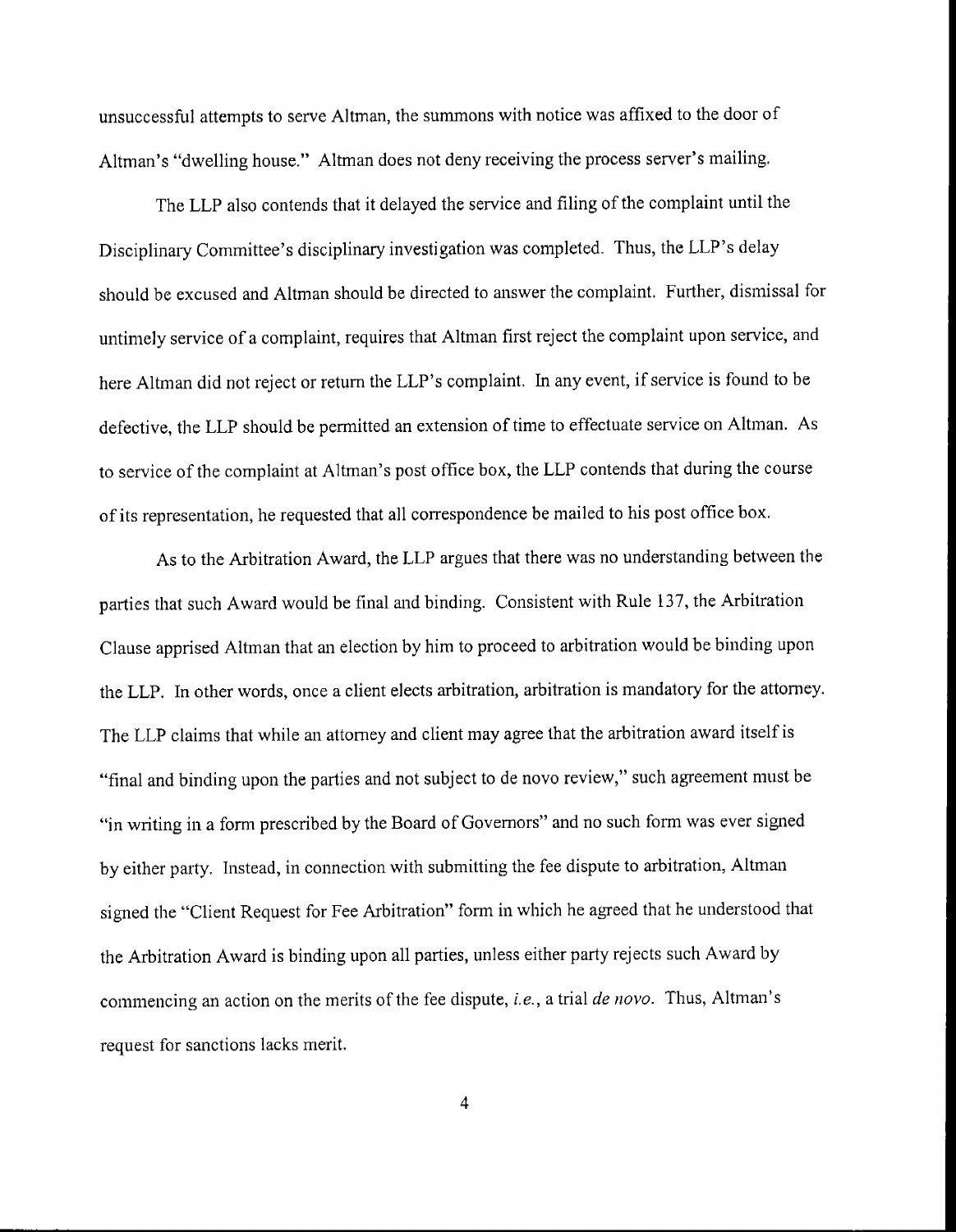#### *Altniaiz* 's *Reply*

Altman argues that the affidavit of the process server clearly indicates that the summons and notice were posted "on the property" and not "nailed" to his door as required. Paradoxically, the process server was unable to serve a person of suitable age and discretion, but spoke with an unspecified person who advised that Altman was not in the military. Thus, the record shows that Altman was not served personally.

Altman argues that the law does not require that he first reject the complaint after it is served in order to prevail on a motion to dismiss.

Nor is there a reasonable excuse for the untimely service of the complaint. That the DDC's investigation was pending is of no moment because the time to serve the complaint is statutorily mandated. The DDC has no jurisdiction over the litigation in this Court and the DDC is permitted to investigate and prosecute an attorney during pending litigation. The DDC has also suspended its investigation until the conclusion of the instant litigation. Also, DDC's investigation does not stay the litigation in this Court and the parties did not agree to stay the instant litigation.

Further, Altman claims that the LLP's mailing of the complaint to his post office box was a delay tactic designed to obtain an advantage over an unrepresented client.

In any event, the LLP has failed to demonstrate **a** meritorious claim, which has already been decided against the LLP. And, the LLP's purported "objections" to the manner in which the arbitration was conducted, were waived due to its failure to file an objection letter with the FDRP pursuant to Part 137.

Altman asserts that both the election to proceed to arbitration and the award are binding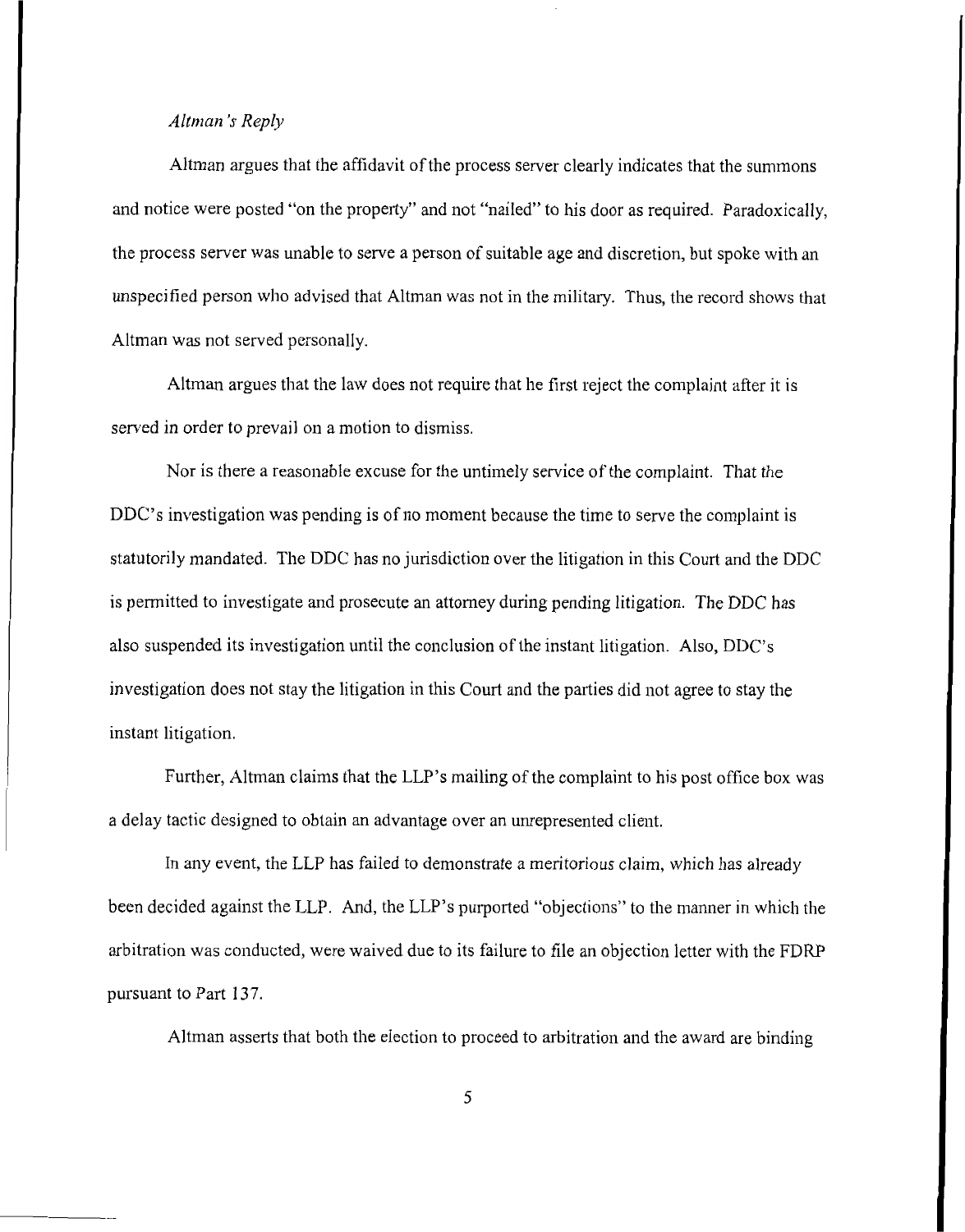on the LLP. And, as the preparer of the Representation Agreement, the LLP cannot now argue that the terms thereof were ambiguous. Since the arbitrators have ruled, the LLP is bound by *res judicata,* collateral estoppel or arbitration and award.

Further, there is no "pre-printed form" where parties waive their right to trial *de novo*. which is done by contract or retainer. The requirement that a waiver of trial *de novo* be in writing on the "pre-printed form" only applies to "the client" for the benefit of clients, and not to the attorney. Thus, the LLP's waiver of the trial *de novo* in the Retainer Agreement is binding 011 the LLP. And, as to Altman's purported acknowledgment of signing the Fee Arbitration Fonn which permits a trial *de nova,* the Arbitration Administration told him that his signature was required, and that the LLP's Representation Agreement would control.'

## Analysis

## Service of Summons with Notice

With respect to the service of the summons with notice, pursuant to CPLR 308(4), "[wlhere service under paragraphs 1 and 2 cannot be made with due diligence" service may be made "by affixing a summons to the door of either the *accual* , . . dwelling place or ususal place of abode" *arid* by mailing the summons to such person at his last known residence. The affixing of the summons "must be to an *actual* dwelling place or usual place of abode" *(Spath v Zack, 36*) AD3d 410, **829** NYS2d 19 [ 1'' Dept 20071; *McCusZin* v *Peterson,* 13 Misc 3d 1206, **824** NYS2d 755 [Supreme Court New York County 20051).

The affidavit of the process server indicates that after three unsuccessful attempts at

<sup>&</sup>lt;sup>2</sup> In its sur-reply, the LLP contends that Altman's contention that there is no "pre-printed form" lacks merit, in that such fomi is readily accessible from the Unified Court System's wcbsite.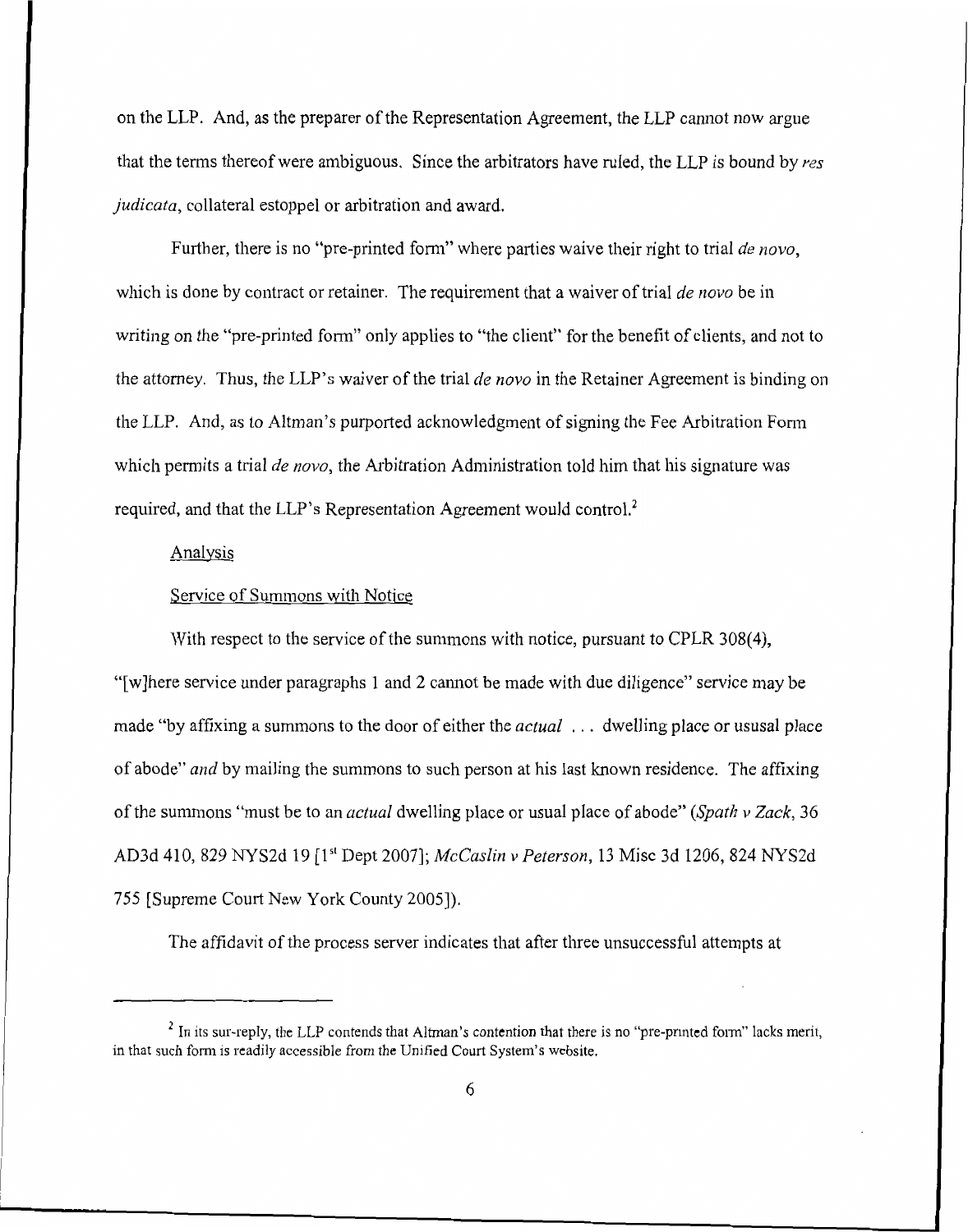service upon a person of suitable age and discretion, the summons with notice was affixed to the "door of said premises [7911A Keimedy Lane, Sarasota, Florida 343401." The affidavit notes that the summons with notice was "posted on the premises on  $8/31/07$  12:10 p. [m.]." Altman, however, insists that the summons with notice was "stapled to a telephone pole out in front of the large gated property where [he] rents" an apartment.

Notwithstanding the issue as to whether the summons with notice was properly affixed to Altman's door, late service is permissible under CPLR 306-b "upon good cause shown or in the interest ofjustice" *(Spath* v *Zuck, supra; Lippett* v *Educ. Alliance,* 14 **AD3d** 430, 431 [lst Dept 2005]). CPLR 306-b provides in pertinent part:

> If service is not made upon a defendant within the time provided in this section, the court, upon motion, shall dismiss the action without prejudice as to that defendant, or upon good cause shown or in the interest of justice, extend the time for service.

To establish the requisite good cause, reasonable diligence in attempting service must be shown, but the interest of justice is a broader standard, which does not require a showing of good cause, and permits the court to consider many factors *(Spath v Zack, supra, citing Mead v Singleman,* 24 AD3d 1142, 806 NYS2d 783 [2005]). These factors include, the meritorious nature of the action, the expiration of the statute of limitations, the length of delay in service, plaintiffs diligence *(Leader* v *Muroney,* Ponzini & Spencer, 97 NY2d 95, 104, 736 NYS2d 291  $[2001]$ ).

Here, the LLP requests an extension of time to effectuate proper service, and the Court finds that an extension of time to re-serve Altman is warranted. There is a possibility that the statute of limitations may bar recommencement of this action, and there is no legal prejudice to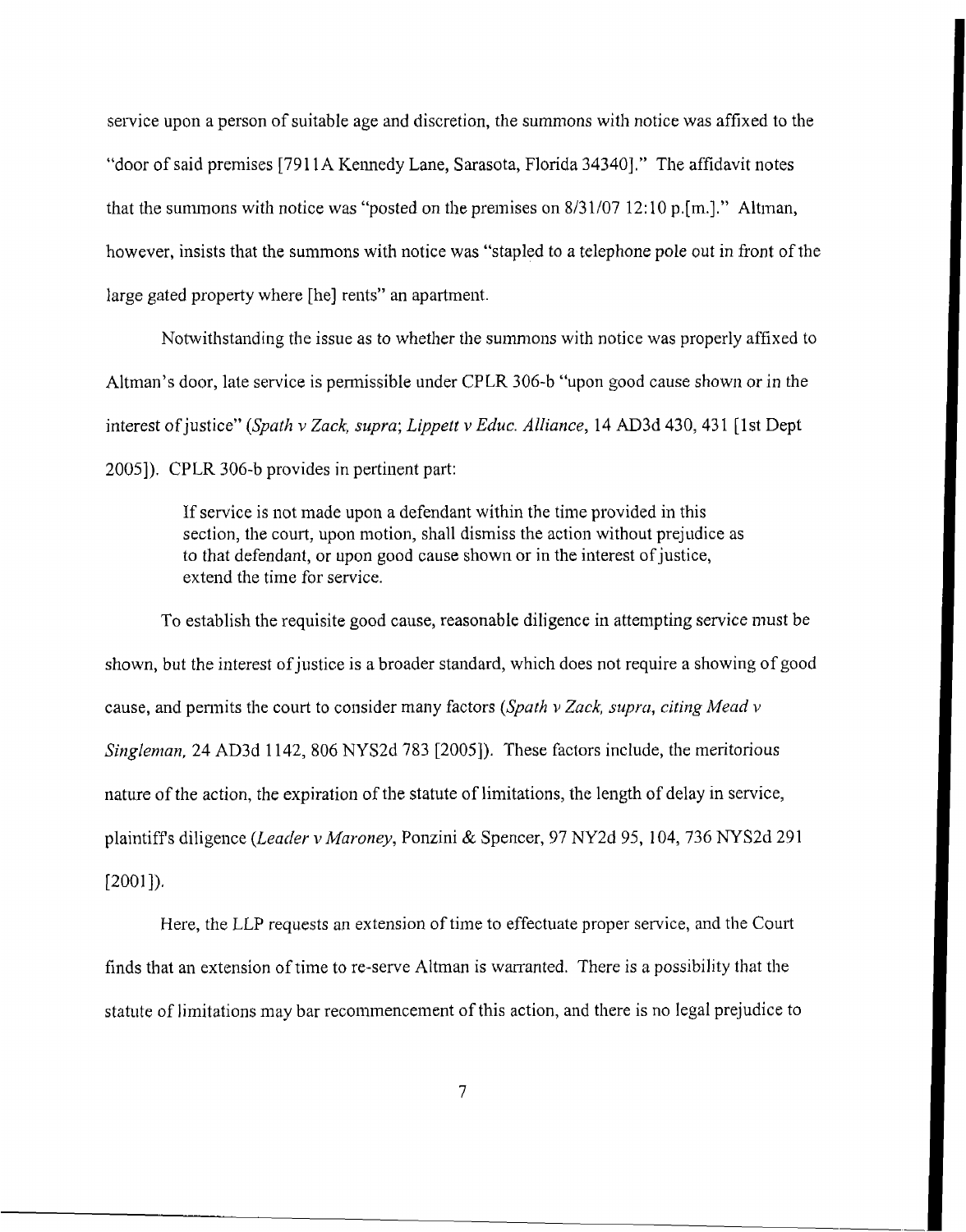Altman, who had notice of tlie action *(Spnth v Zuck, supra citing Chiaro v D'Angelo,* 7 AD3d 746, 776 NYS2d 898 [2004]). Also, it is undisputed that Altman lives in an apartment building located within a gated community, and Altman does not indicate that the gate is manned so that service upon **a** person of suitable age and discretion may have been made. Therefore, dismissal of the complaint based on failure to annex the summons with notice upon the "door" pursuant to CPLR 308 is denied.

#### Service of the Complaint

With respect to the LLP's delay in service of the complaint, CPLR 3012(b) sets forth the time within which the service of a complaint, where the summons was served without the complaint, must be effectuated. CPLR 3012(b) provides that

If the complaint is not served with the summons, the defendant may serve **a** written demand for the complaint within the time provided in subdivision (a) of rule 320 for an appearance. Service of the complaint shall be made within twenty days after service of the demand....

On September 25, 2007, Altman served a demand for complaint. It is uncontested that the complaint was due to be served within 20 days thereafter, on October 15,2007. It is also uncontested that the LLP did not serve the complaint, however, until, 87 days thereafter, on January 10,2008.

However, the Court has "considerable discretion when considering a motion to dismiss pursuant to CPLR **4** 3012(b)" *(Stevens* v *Stevens,* 165 **AD2d** *780* [ **lst** Dept 19901). "Ln order to avoid dismissal under CPLR 3012 (b), the LLP must demonstrate a reasonable excuse for the delay and a meritorious claim against the defendant" *(Id.)* "[Tlhe decision as to what constitutes a reasonable excuse ordinarily lies within the sound discretion of the trial couit . . ." *(Barasch <sup>v</sup>*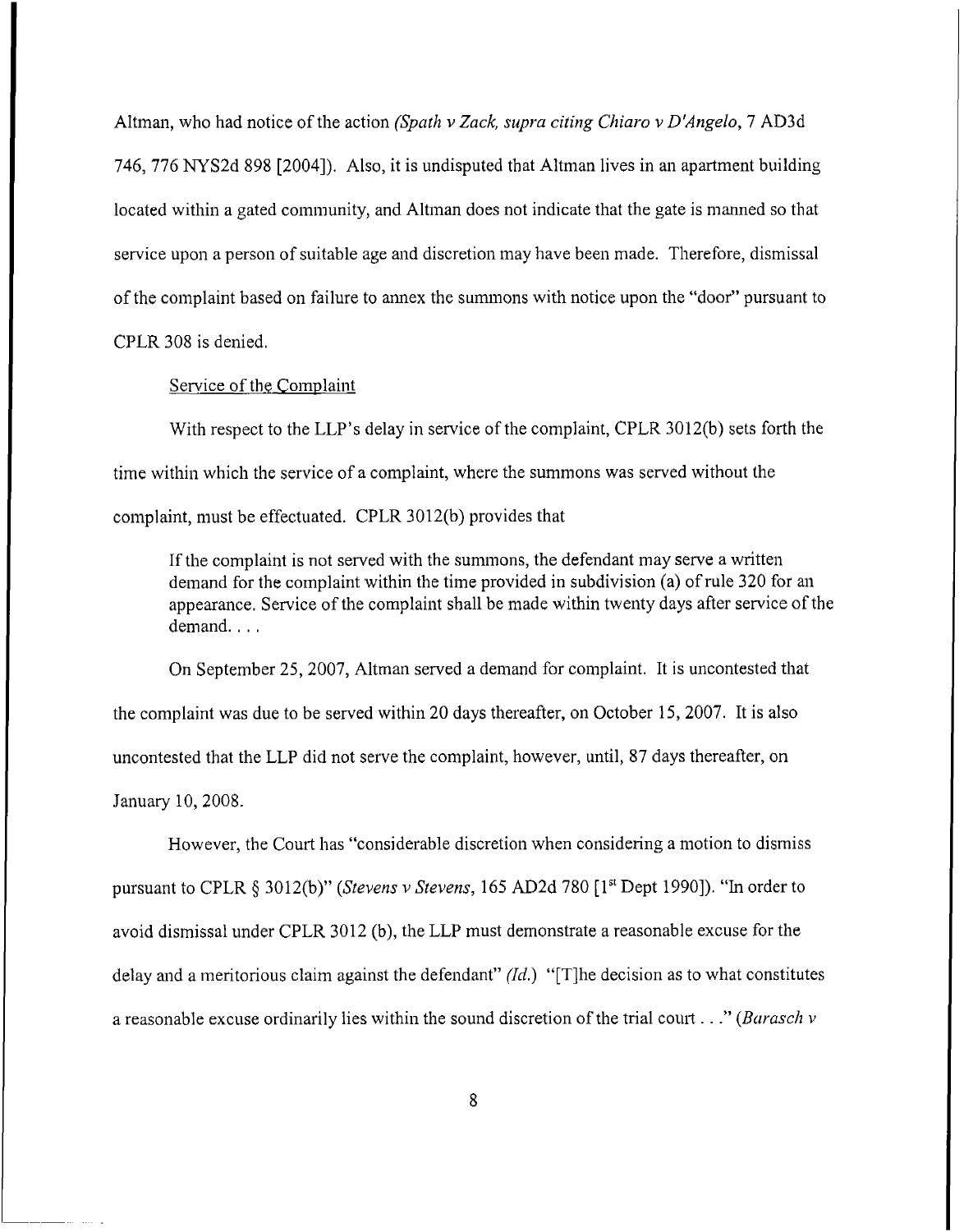*Micucci,* 49 NY2d 594, 599 [1980]). The demonstration of a meritorious claim "may be satisfied by the filing of one or more 'affidavits of merit' containing evidentiary facts and attested to by individuals with personal knowledge of those facts . . . [a]s a general rule, these affidavits must be sufficient to establish prima facie that the plaintiff has a good cause of action" *(Barasch v Micucci*, 49 NY2d 594 *supra*). If the plaintiff has "not evinced any intent to abandon their claim or otherwise prejudiced defendant, it is not an abuse of discretion for  $\dots$  the court to refuse to dismiss the complaint on timeliness grounds" (Rose v Our Lady of Mercy Med. Ctr., 268 AD2d 225 [1<sup>st</sup> Dept 2000]). The "verified" complaint alleges sufficient facts to support a claim for recovery of legal fees under theories of breach of contract, unjust enrichment, account stated, and legal fees in connection with recovering unpaid legal fees. Furthermore, there is no indication that the LLP intended to abandon this action.

Furthermore, Altman's contention that service of the complaint at his "post office box" warrants dismissal of the complaint lacks merit. CPLR 308 also governs the manner of service of a complaint, and mailing the complaint to an incorrect address deprives the Court of personal jurisdiction, warranting dismissal of the complaint *(Fosler v Cranin,* 180 AD2d 712, 579 NYS2d 742). "The 'nail and mail' provision of the CPLR permits a plaintiff to mail duplicate process to the defendant at his last known residence" *(Feinstein* v *Bergner,* 48 NY2d [ 19791 *mpra).* The term "residence is intended to be synonymous with address . . ," *(Mangold* v *Neunzan,* **97** AD2d 780  $[1<sup>st</sup>$  Dept 1982]) and it has been stated that "it is not uncommon for residences to bear postoffice box addresses" *(Townsend v Hanks,* 140 AD2d 162 [1<sup>st</sup> Dept1988]).

It is uncontested that Altman listed his home address on Kennedy Lane in his demand for complaint, and that notwithstanding his demand, the LLP served Altman at his post office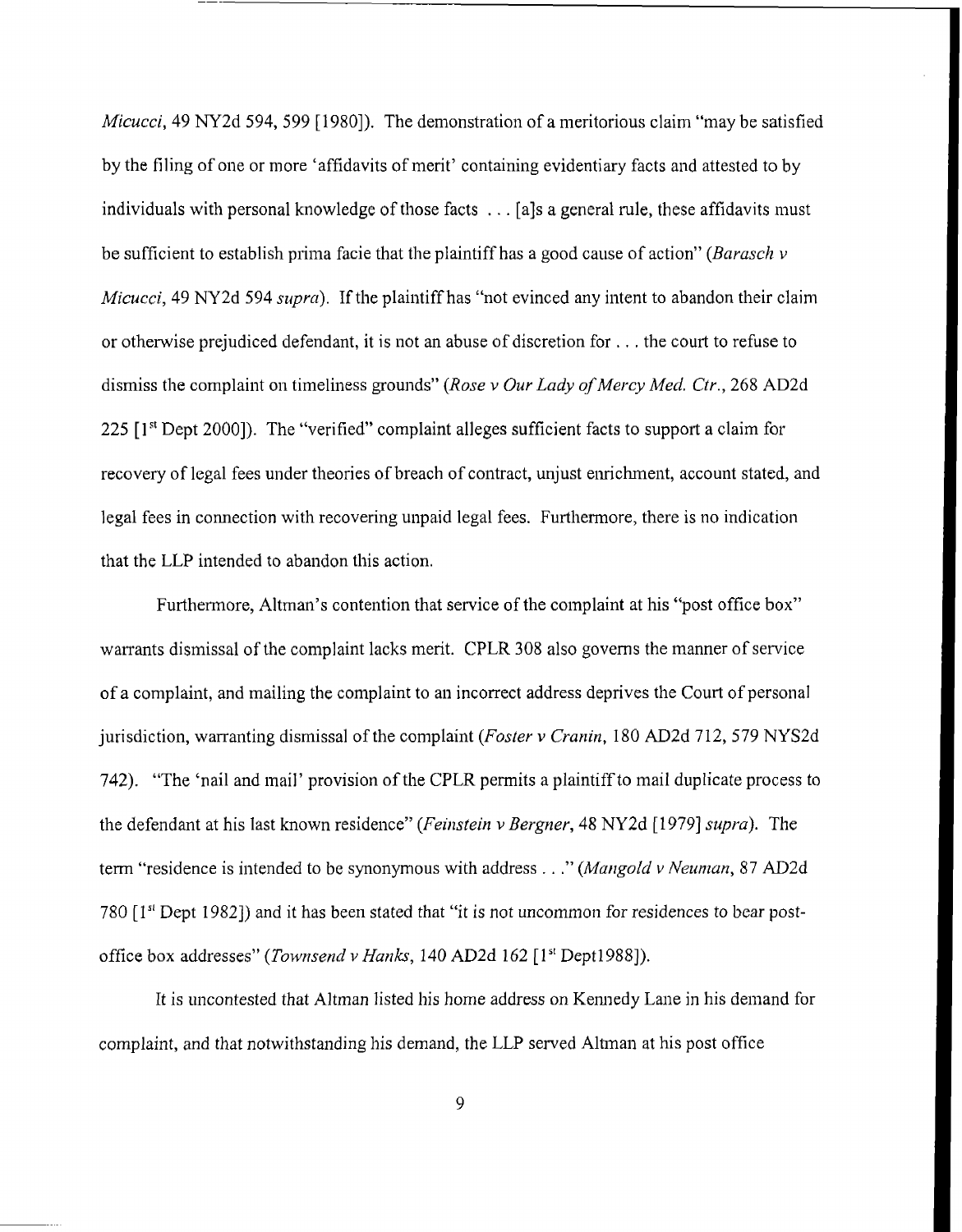address. However, it is also uncontested that the LLP was previously directed to send all notices to Altman at his post office address. This is not an instance where the complaint was sent to an "incorrect" address, as Altman does not deny that the post office address is his. The complaint herein was sent to an *additional* address of the defendant, an address which Altinan previously designated at an address to receive notices. Therefore, dismissal of the complaint based on the untimely service and incorrect mailing of the complaint is denied.

## Arbitration and Award, Res Judicata and Collateral Estoppel

Collateral estoppel, *res judicata* and the defense of arbitration and award are "important specific defenses which may support dismissal" (Bender & Company, New York Civil Practice: CPLR P **321** 1.25 [2007]). "Res judicata and collateral estoppel require that the party be bound by the prior determination . . . and the prior determination must have been a final judgment (or order) on the merits" (Bender & Company, New York Civil Practice: CPLR P 321 1.25 [2007]). "Collateral estoppel is a corollary to the doctrine of res judicata; it permits in certain situations the determination of an issue of fact or law raised in a subsequent action by reference to a previous judgment on a different cause of action in which the same issue was necessarily raised and decided" (Gramatan Home Investors Corp. v Lopez, 46 NY2d 481, 485 [3d Dept 1979]). The doctrine of *res judicata* provides that "once a claim is brought to a final conclusion, all other claims arising out of the same transaction or series of transactions are barred . . ." *(O'Brien v Symcme,* 54 NY2d 353,357 [1981]).

The affirmative defense of arbitration and award under CPLR 3211 (a)(5) is "available only when the dispute has already gone to arbitration and an award has been made" (West's McKinney's Consolidated Laws of New York CPLR Rule 3211 [2006]). All arbitration awards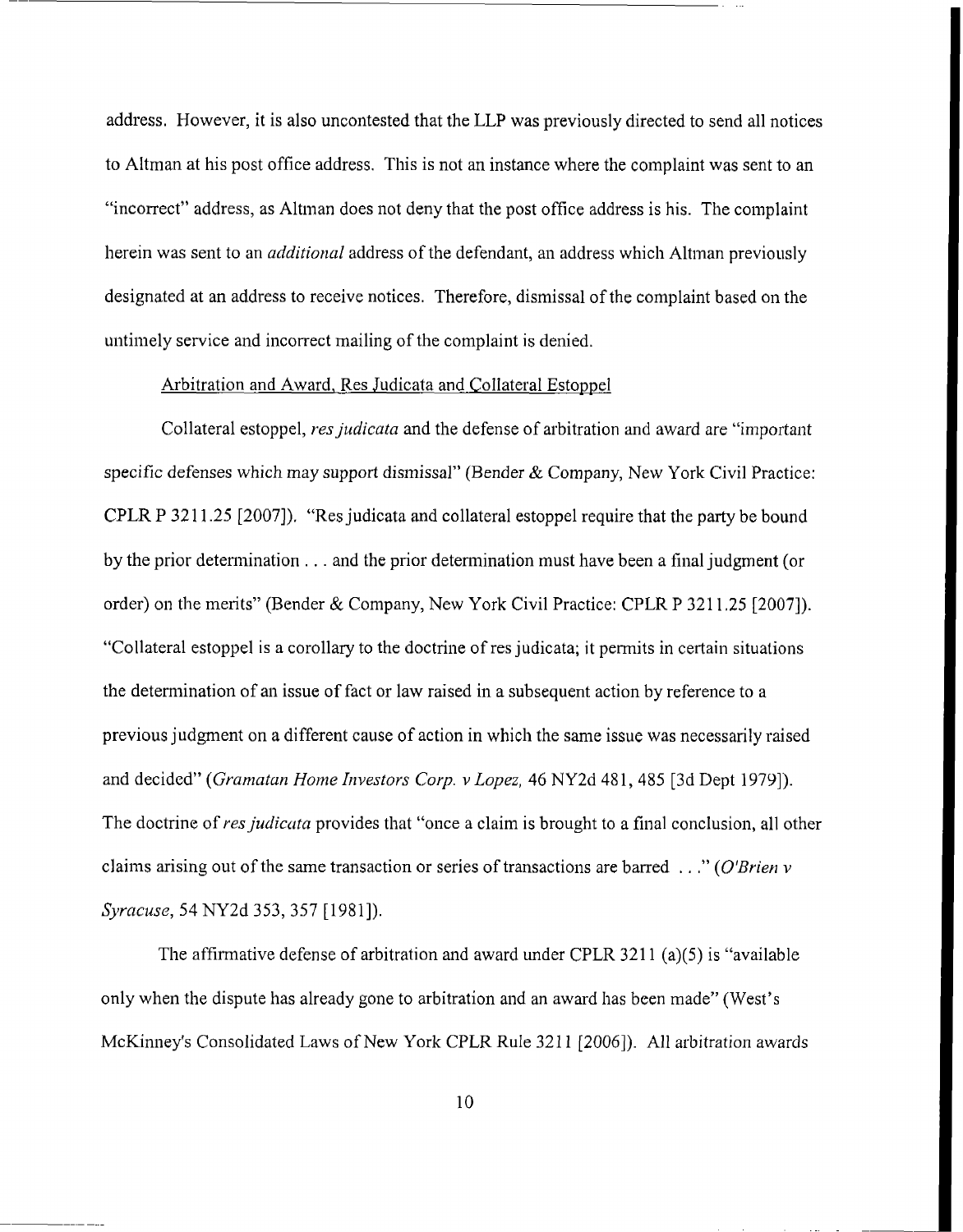are final and binding, "[elxcept as set forth in [Part] 137.8, the trial de novo rule" (Siegel, *NY*  Prac Rev 1 § 119). **A** demand for a trial *de novo* has the "effect of vacating an entire arbitrator's award and returning all of the causes of action pleaded to the court for trial" *(Flum v Goldman Band Concerts,* 128 Misc 2d 42 *[NY* Civ Ct 19851 *citing Bridges v City of Troy* (I 12 Misc 2d **384** [Sup Ct, Rensselaer County 19821). Such *de novo* review is "available to either party as of right" *(Eiseman Levine Lehrhaupt & Kakoyiannis, P.C. v Torino Jewelers, 2007 NY Slip Op* 81 17, 4 *NY* App Div [ 1'' Dept 20071). However, "[ilf no action is commenced within 30 days of the mailing of the arbitration award, the award shall become final and binding" (Pruzan v Levine, 18 Misc 3d 70, 852 NYS2d 584 [2d Dept 20071; *see also* 22 NYCRR 137.8; *Sclilossberg's Atlas Welding & Boiler Works Co. v Ernest Duke Corp., 91 Misc 2d 487, 490 <i>[NY Civ Ct 1977]*).

Thus, determination of whether the LLC's action is barred by the defense of award and arbitration turns on whether the Arbitration Award at issue is final and binding, which in turn, depends upon whether the LLC properly availed itself of Part 137's trial *de mvo* rule. As the movant on this motion to dismiss, Altman bears the initial burden of establishing that the LLC failed to comply with the tiial *de novo* rule of Part 137.

Pursuant to Part137.8 (a), "a party aggrieved by the arbitration award may commence an action on the merits of the fee dispute in a court of competent jurisdiction within 30 days after the arbitration award has been mailed"(see 22 NYCRR **8** 137.8). The right to deinand a trial *de novo* under Part 137 "does not require a showing that there was anything wrong with the manner in which the hearing was conducted or that the award was in any way defective . . . all that is required is that such a demand be timely filed with the clerk" *(Schlossberg* 's *Atlas Welding* & *Boiler Works Co. v Ernest Duke Corp.,* 91 Misc 2d 487,490 *NY* Civ Ct [ 19771).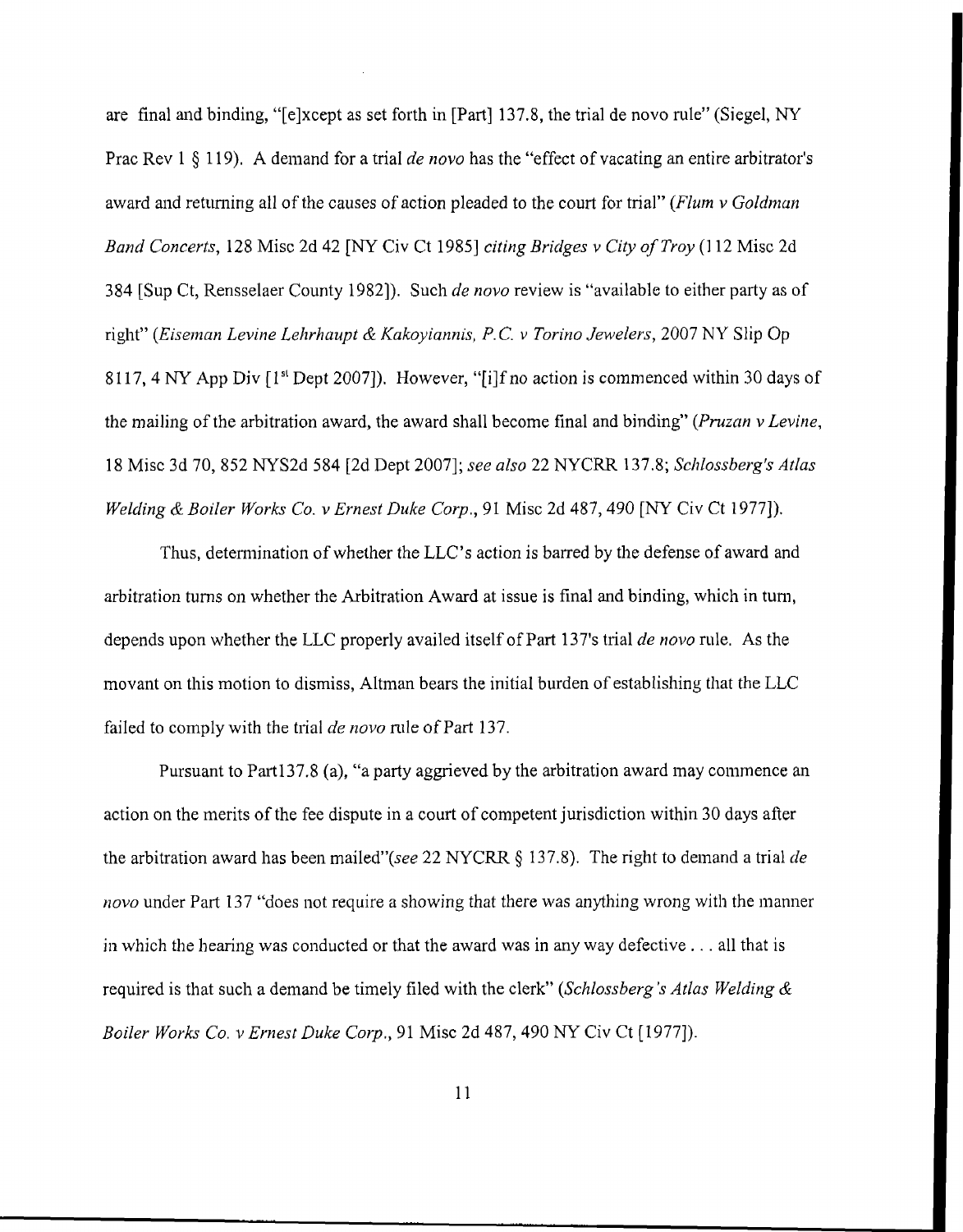The LLP had 30 days from the mailing of the arbitration award to commence the action for a trial *de novo.* According to Altman's July 11, 2007 email sent to "Ms. Leibowitz and Ms. Davis," the Arbitration Award was "mailed to the litigants on May 29, 2007." The summons with notice was filed on June 27, 2007, 29 days after the award was mailed. Therefore, the LLC's instant action for trial *de novo* was timely commenced. Since the LLP timely sought *de novo* review following the arbitration, the affirmative defenses arbitration and award (and by extension, collateral estoppel and *res judicata*) are not available to Altman so as to bar plaintiff's complaint from adjudication on the merits.

**As** to Altman's claim that the LLC waived its right to *de novo* review, the Court notes that the submission of a fee dispute to mandatory arbitration does not bar judicial *de novo* review unless the parties "expressly waive their rights to such review in advance" *(Borgus v Marianetti, 7* Misc3d 1003, 801 NYS2d 230, Rochester City Ct [2005]; *see* 22 NYCRR §§ 137.2(a)(c). Part 137 (c) requires that any agreement by the parties to waive their right to *de novo* review must be made "in writing in a form prescribed by the Board of Governors." The *written waiver form*  prescribed by the Board of Governors requires both parties to acknowledge that:

> they agree to be bound by the decision of the arbitrator(s) and agree to waive their rights to reject the arbitrator(s) award by commencing an action on the merits (trial *de novo*) in a court of law within 30 days after the arbitrator(s) decision has been mailed.... Attorney and Client understand that they are not required to agree to waive their right to seek a trial *de novo*  under Part 137."'

Ln *Borgzis* v *Marianetti* (7 Misc3d 1003 (supra)), the parties' retainer agreement stated

<sup>&</sup>lt;sup>3</sup>Model Form UCS 137-14 (11/01), www.courts.state.ny.us/admin/feedispute/model forms.html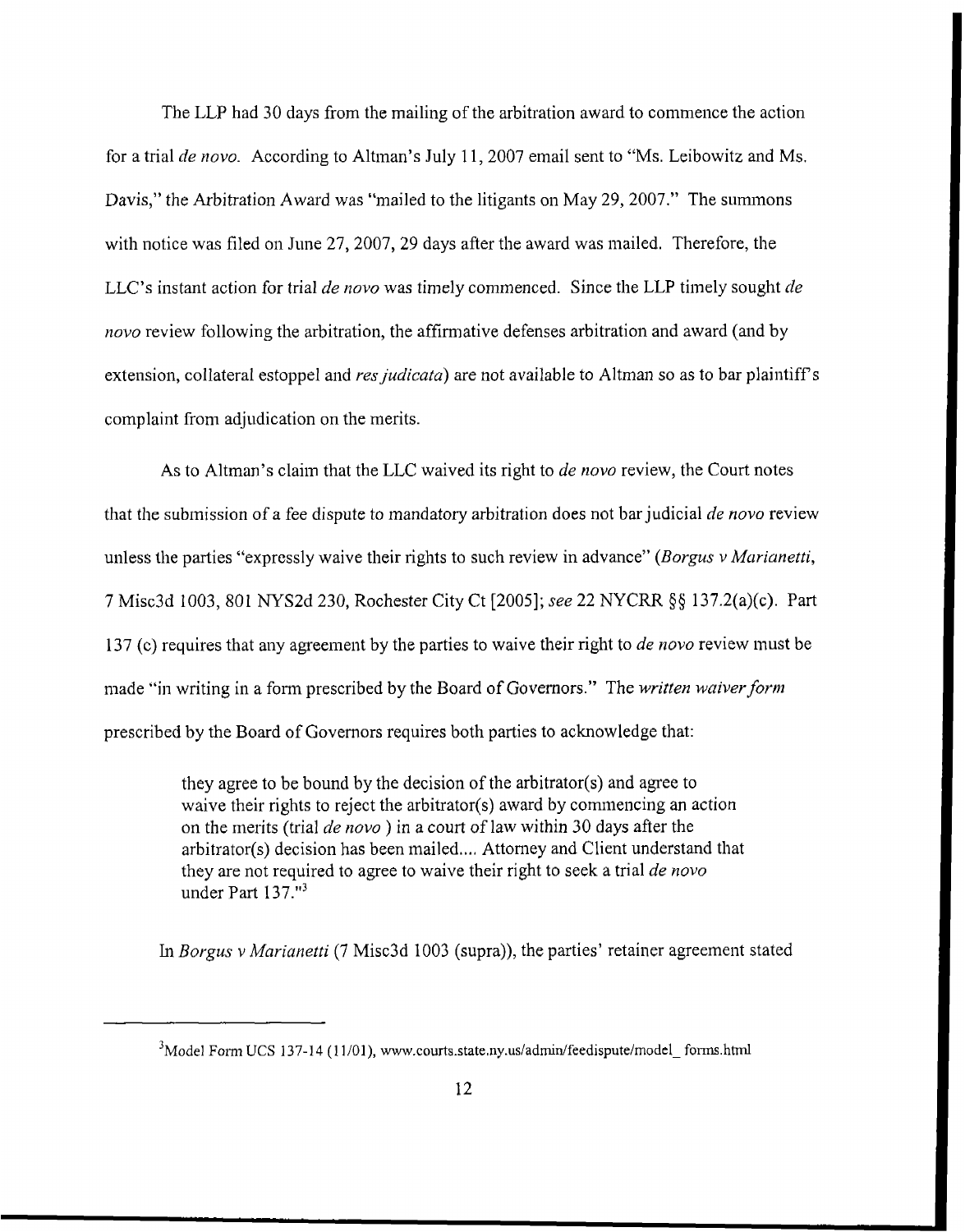that:

## THE DECISION AND AWARD OF THE ARBITRATOR(S) SHALL BE FNAL, and each of the parties hereto agrees to be conclusively bound by the decision and award.

In determining whether such agreement barred the parties from obtaining judicial *de novo* review of their fee dispute, the Court concluded that neither party was barred from seeking such judicial resolution of their dispute, despite their agreement to be bound by the arbitration decision.

Likewise, the Representation Agreement herein does not contain the express waiver language required by 22 NYCRR § 137.2(c). Accordingly, despite language suggesting otherwise in their Representation Agreement, the parties retained their right to seek judicial *de novo* review of their dispute over fees charged for work performed under the Retainer Agreement.

## Subject Matter Jurisdiction

Nor can it be said that this Court lacks subject matter jurisdiction over the LLC's claims. Subject matter jurisdiction has been defined as the "power to adjudge concerning the general question involved, and is not dependent upon the state of facts which may appear in a particular case, arising, or which is claimed to have arisen, under that general question"(*Thrasher v United States Liability Ins. Co.*, 19 NY2d 159, 166 [1967]). "A party may commence the action for a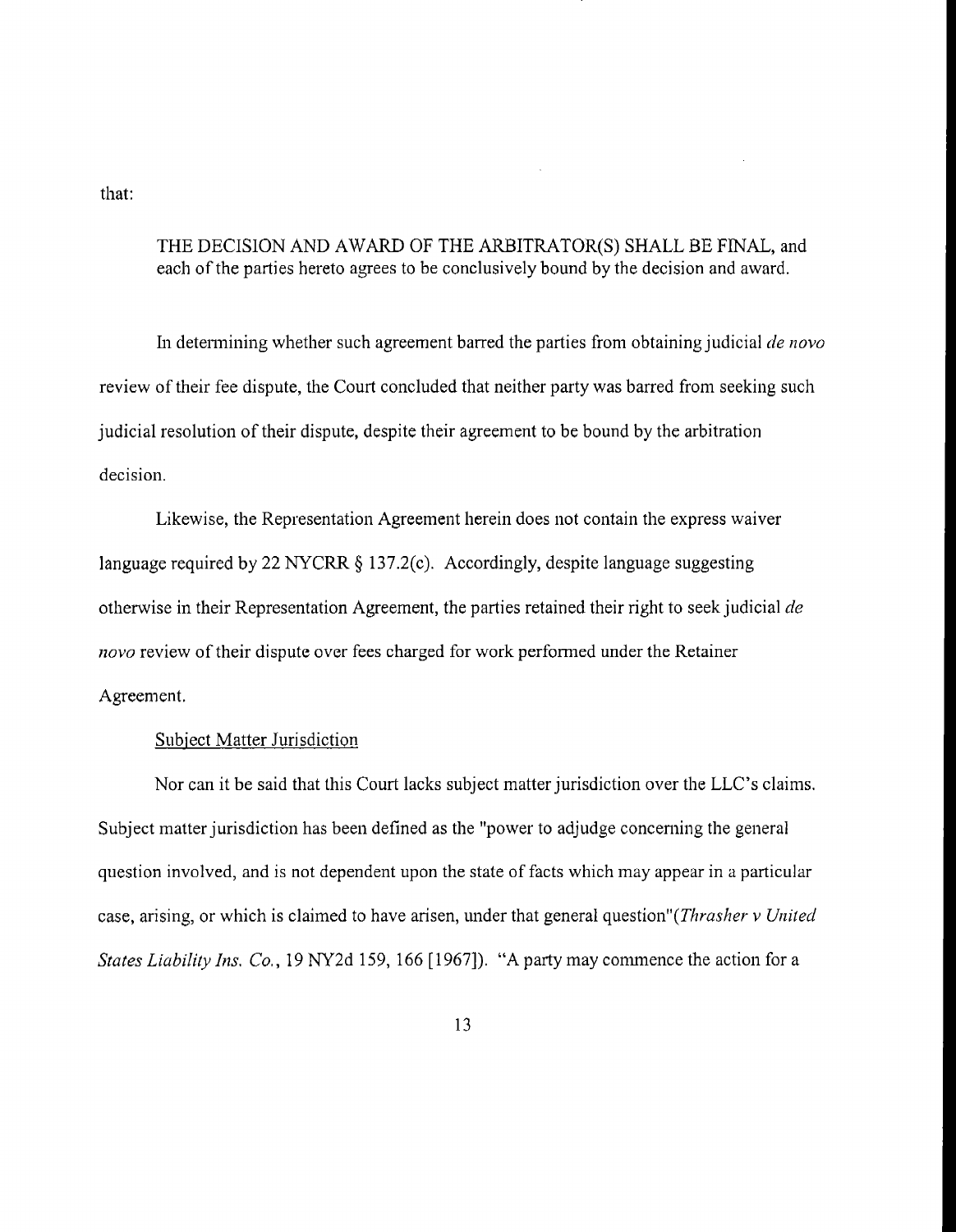trial de novo in a court of competent jurisdiction" (Standards and Guidelines promulgated by the Board of Governors of the New York State Attorney-Client Fee Dispute Resolution Program). Additionally, the language of Part 137 referencing a court of competent jurisdiction for *de novo* review "is expanded upon by a supplementary directive that the aggrieved party may commence an action on the merits of the fee dispute *in a court with jurisdiction over the amount in dispute*. . ." *(Mahl v Rand,* 2006 NY Slip Op 505 18 *[NY* City Civ Ct 20061; *see also* Standards and Guidelines promulgated by the Board of Governors of the New York State Attorney-Client Fee Dispute Resolution Proyram).

Here, the amount of the fee dispute in question, \$35,000.00, clearly falls within this Court's subject matter jurisdiction.

## Sanctions

Sanctions pursuant to 22 NYCRR part 130 should be awarded for taking legal actions which are completely without merit in law, are undertaken primarily to delay the resolution of the litiyation or assert false material statements of fact (see *LMK Psychological Services, P. C. v Liberty Mut. Ins. Co.,* 30 AD3d 727, 816 NYS2d 587 [3d Dept 20061 citing *Ireland v GElCO Corp.,* 2 AD3d 917,919, 768 NYS2d 508 [2003]; *Mountuin Lion Baseball v Guiinan,* 263 AD2d 636, 639, 693 NYS2d 289 [ 19991). In light of this Court's determination that the LLC's complaint is not subject to dismissal on the grounds set forth by Altman, sanctions against the LLC for filing a purported frivolous complaint lacks merit.

Based on the foregoing, it is hereby

ORDERED that the motion by defendant Paul H. Altman to dismiss the complaint pursuant to CPLR  $3211(a)(8)$ , for: (1) defective service of summons with notice pursuant to